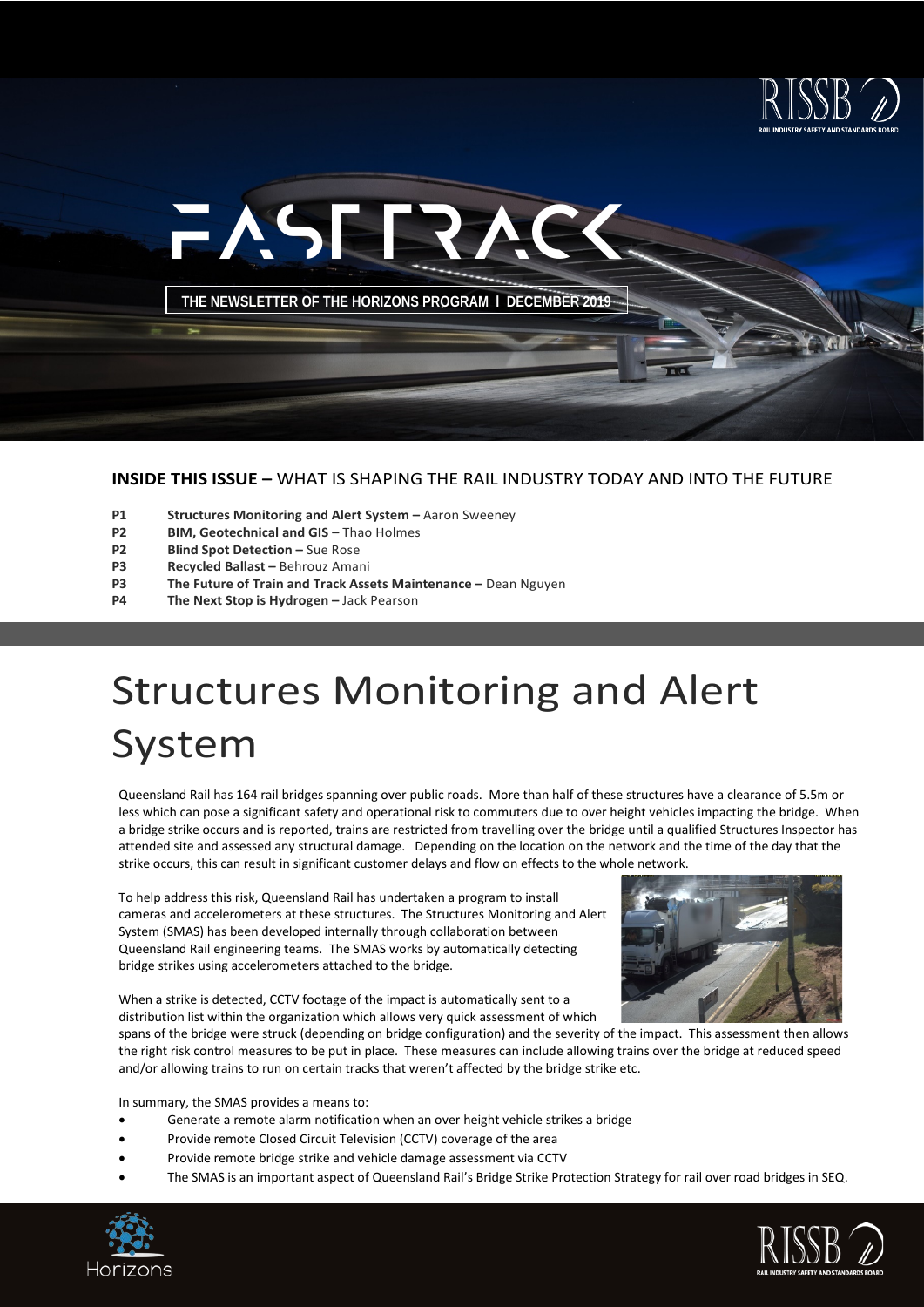## BIM, Geotechnical and GIS

Data and information are often lost and are required to be recaptured and relearnt throughout the lifecycle of a project. Even at the end of a project, data that has been handover are limited in richness and value. Sometimes incompatible with operator's software systems or are difficult to interpret. Therefore, it becomes unused and stored (possibly lost) in a file somewhere. This is proven to be inefficiency and costly for most projects.

With the rise of digital engineering and data driven trends. Software companies are utilising the BIM principles (i.e. process, collaboration, whole Life & digital data -3D) and integrating this with Geotechnical[1](#page-1-0) and GIS[2.](#page-1-1) This integration will bring crucial information and data into one holistic environment where it can be managed, shared and analysed to achieve better decision making; reduced costs and risks throughout the lifetime of projects.

References:

- Jan 2016 Melbourne Metro Rail Project: Yarra River Geotechnical Investigations [https://www.youtube.com/watch?v=bk\\_E2jX7QDA](https://www.youtube.com/watch?v=bk_E2jX7QDA)
- April 2017 Tyréns GeoBIM [https://www.youtube.com/watch?v=VmpyxHafb\\_M](https://www.youtube.com/watch?v=VmpyxHafb_M)
- July 2018 GIS and BIM Integration Will Transform Infrastructure Design and Construction

<https://www.autodesk.com/redshift/gis-and-bim-integration/>

• 2018 - Geotechnical BIM: Applying BIM Principles to the Subsurface [https://www.autodesk.com/autodesk-university/article/Geotechnical-BIM-Applying-](https://www.autodesk.com/autodesk-university/article/Geotechnical-BIM-Applying-BIM-Principles-Subsurface-2019)[BIM-Principles-Subsurface-2019](https://www.autodesk.com/autodesk-university/article/Geotechnical-BIM-Applying-BIM-Principles-Subsurface-2019)



## Blind Spot Detection

Blind spot detection has become a common feature in passenger vehicles. Could drones provide similar coverage and alert train drivers to hazards well beyond the windscreen?

On average, one person dies on Victoria's rail lines every week. These incidences impact the family and community but can also have a devastating effect on the train driver.

Drones could be one tool to reduce this toll by automated scanning of corridors, providing real-time images / information on trespassers alerting the control room and driver as well as emergency services.

Mental health is a complex issue, but drones could help to reduce the frequency of these tragedies and provide a safer workplace for drivers.





 $1$ Geotechnical investigation is required for both underground and above ground projects, it provides crucial data about ground conditions i.e. physical properties of soil [earthworks](https://en.wikipedia.org/wiki/Earthworks_(engineering)) an[d foundations.](https://en.wikipedia.org/wiki/Foundation_(architecture)) 

<span id="page-1-1"></span><span id="page-1-0"></span><sup>&</sup>lt;sup>2</sup> GIS (Geospatial information systems) is a framework for gathering, managing, and analysing spatial data.



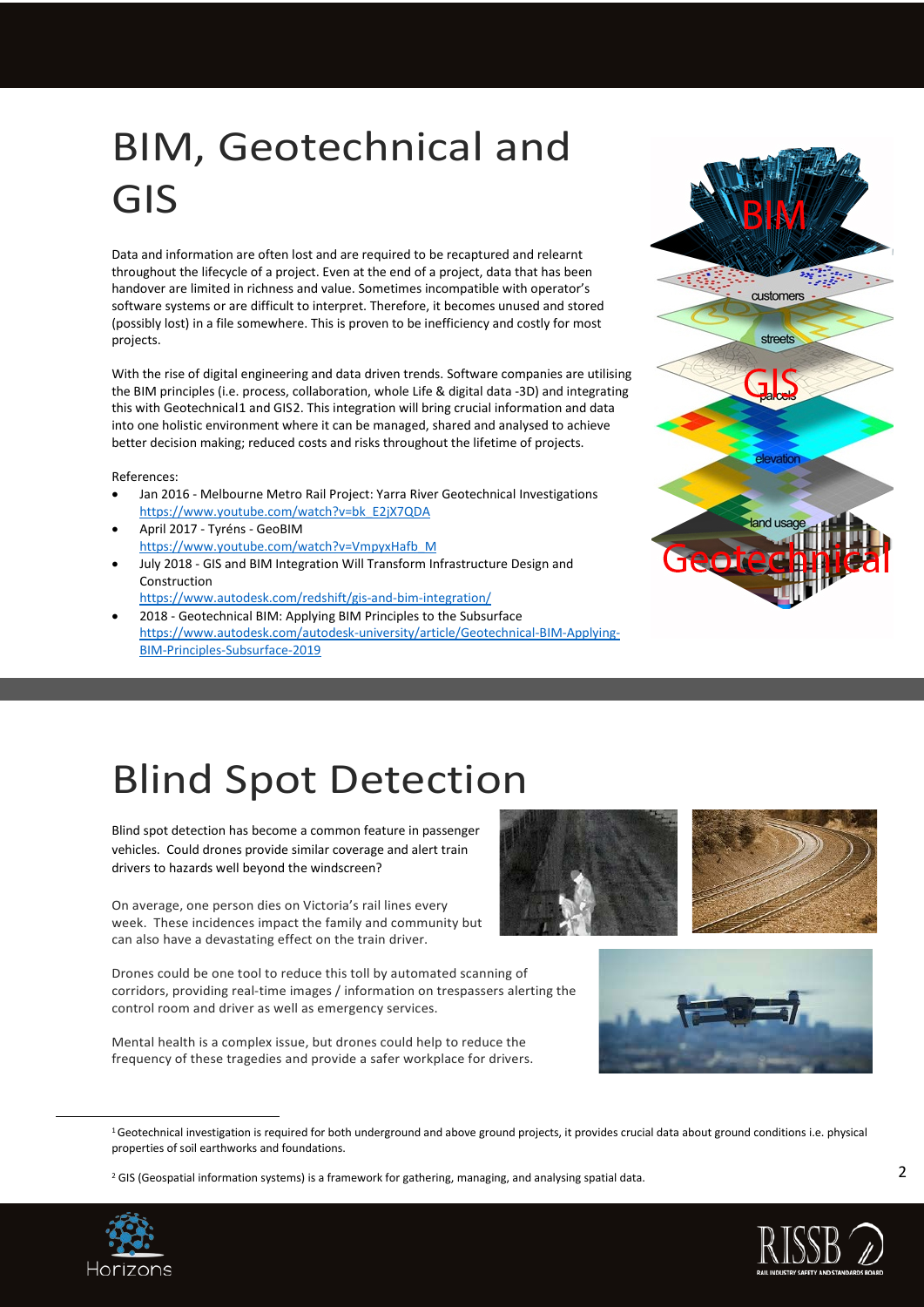## Recycled Ballast

Reconstruction a track formation is always tie into generating spoil which needs to be disposed off-site into a certified EPA land-fill. It could turn into drama and eat up project budget significantly in major reconstruction project, specifically if you are working in metropolitan area or bio sites.

V/line's delivery team recently managed to conduct major formation reconstruction and disposed whole contaminated soil in to certified repurpose-it area for being recycled rather than just dumped it in land fill. This would not only keep the cost down and benefit us to utilize potential recycled ballast, also has much more benefits from Environmental perspective in long run.

In addition, adopting spoil train to cart out the spoil adjoining to recycle them, come out as a cost effective and enviro-friendly methodology to get ride off contaminated soil in major track renewal projects.

To find out more about this recycling technology, have a look at below link: www.repurposeit.com.au

name a few.



## The Future of Train and Track Assets Maintenance

Time-based maintenance (TBM) is a traditional method which has been widely applied in assets management. However, TBM can be costly due to over maintenance or human errors and preventing breakdown can still occur prior the next maintenance work. As a result, Turner (2019) stated that train and track companies are now moving into the condition-based maintenance (CBM) which has proven the advantages over the TBM such as long-term planning, early fault prediction and minimizing the loss of productivity as well as resources.

At the present time, there have been a few of technologies and tools which were introduced to improve the efficiency and effectiveness of CBM. These are Automatic train and track inspection products, Digital Twin and Artificial Intelligence technologies to

#### **Automatic Train and Track Inspection Products**

Beena Vision—A Trimble Company introduces different products regarding the train and track inspection tools. These includes Train View and Track View tools and equipment. The products can carry out condition monitoring of train and track component such as side wall condition and high wide detection for train components or track profile and rail profile for track components. Furthermore, these tool and equipment provide and capture the train and track data along with the imaging systems including thermal images for further data analysis.

#### **Digital Twin Technology**

As per Sanmartino (2019, p.1), "a digital twin is a virtual replica of any physical thing or process". Nowadays, the digital twin technology is enhanced by the development Internet of thing, Augmented reality and Virtual reality technology. This technology allows the system to carry out real time data monitoring, hence it enables the CBM system to "head off problems before they even occur, prevent downtime, develop new opportunities and even plan for the future by using simulations" (Sanmartino 2019, p.1).



The entire £14.8 billion Crossrail train (Elizabeth Line) network was built with the digital twin. Once network is completed, the 3D Model – digital twin will greatly support the CBM to get ahead of any problems, hence it will make the network become safer, smother and cheaper (Peplow 2019).



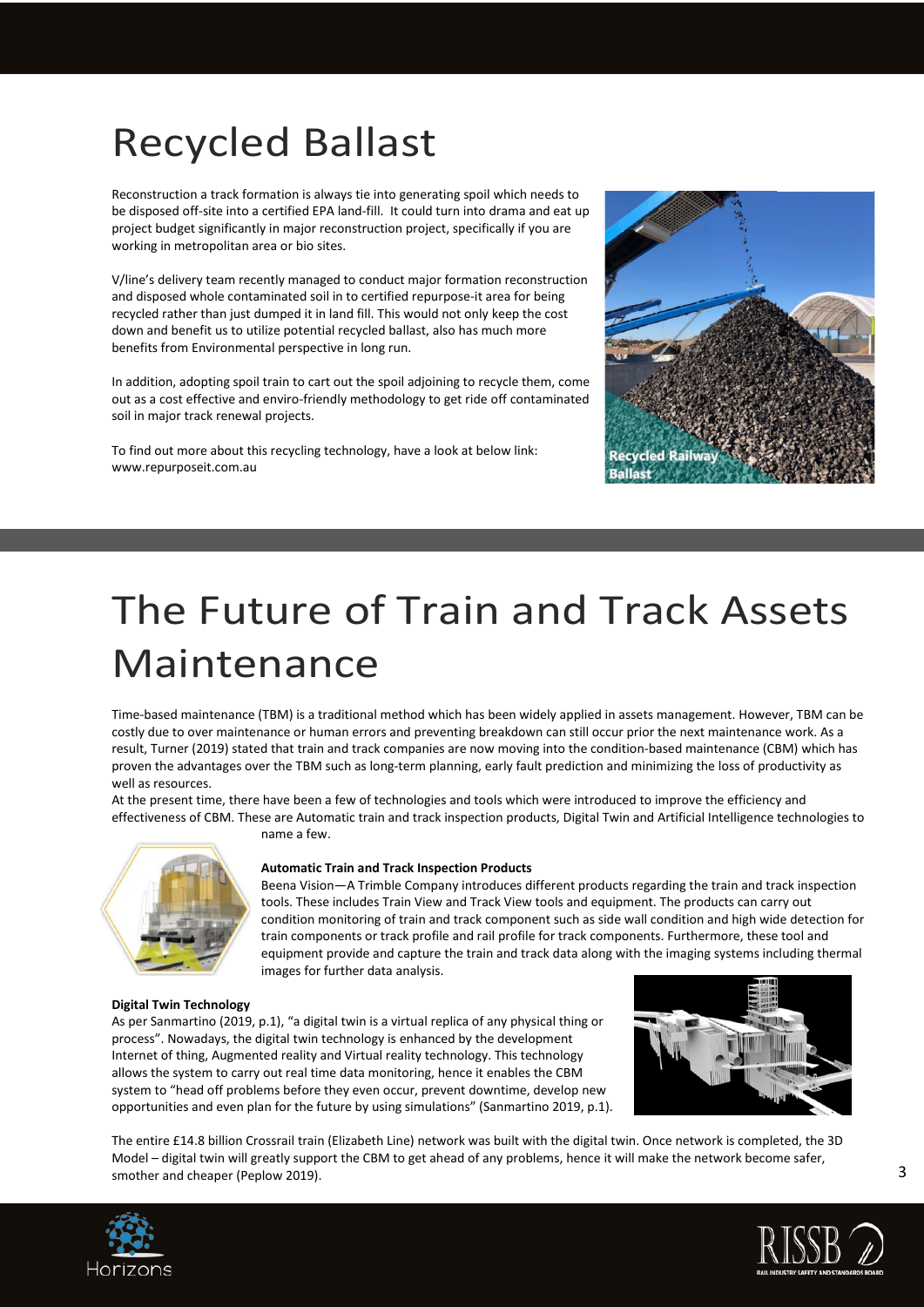#### **Artificial Intelligent Systems**

Artificial Intelligent (AI) can process a numerous amount of data and information which sometime is impossible for human brain to process. Furthermore, with development of the machine learning application, the AI become even more important than ever for works requiring data analysis which includes track and track maintenance.

An example of AI being used in the train and track maintenance is the MOXI technology. A team of Palo Alto Research Centre (PARC) has developed MOXI – an AI suite to improve the CBM system. With MOXI, the collected data and information from the field will be analyzed with high accuracy hence it will improve the safety and the operational cost by diagnosing and giving the right recommendations.

References:

- Turner, J 2019, Lines of data: using IIoT and AI to improve predictive rail maintenance, Railway Technology, viewed 25 November 2019, <https://www.railway-technology.com/features/ai-and-iot-in-rail>.
- Trimble 2019, Trimble Beena Vision Solutions, viewed 25 November 2019, <https://rail.trimble.com/wp-content/uploads/Brochure-Trimble-Beena-Vision-Solutions-English-USL.pdf>.
- Samartino, S 2019, Giving Birth to Digital Twins, Steve Sammartino, viewed 25 November 2019, https://stevesammartino.com/2019/10/03/giving-birth-digital-twins.
- Peplow, M 2019, London's Crossrail Is a \$21 Billion Test of Virtual Modeling, IEEE Spectrum, viewed 25 November 2019, <https://spectrum.ieee.org/transportation/mass-transit/londons-crossrail-is-a-21-billion-test-of-virtual-modeling>.
- Parc 2019, The Future of Railway Maintenance with IIoT System Analytics, Parc, viewed 25 November 2019, <https://www.parc.com/blog/the-future-of-railway-maintenance-with-iiot-system-analytics/>.

### The Next Stop is Hydrogen

Decarbonisation is becoming key focus of the rail industry across the world, and hydrogen-powered trains could well be the answer to providing a low-carbon alternative to diesel fuelled trains.

Following in Germany's footsteps, the UK's Rail Safety and Standards Board (RSSB) has commissioned Arup to develop a 'route map to enter service' for hydrogen-powered trains on the Great Britain (GB) mainline. The study will outline safety, operational and regulatory issues ahead of its wider adoption across the country's rail network. Hydrogen trains provide a lower-carbon alternative to diesel and, alongside a mix of electrification, hydrogen and battery technology, it is hoped the move will help the country to transition to cleaner energy and create new skilled jobs.



The study follows the UK governments commitment for the UK economy to be net carbon zero by 2050, including a challenge to the industry to remove all diesel only trains of the UK rail network by 2040.

The next stop is hydrogen.

#### References:

<https://www.theguardian.com/environment/2018/sep/17/germany-launches-worlds-first-hydrogen-powered-train> [https://www.rssb.co.uk/en/Research-and-Technology/Sustainability/Decarbonisation/Decarbonisation-our-final-report-to-the-Rail-](https://www.rssb.co.uk/en/Research-and-Technology/Sustainability/Decarbonisation/Decarbonisation-our-final-report-to-the-Rail-Minister)[Minister](https://www.rssb.co.uk/en/Research-and-Technology/Sustainability/Decarbonisation/Decarbonisation-our-final-report-to-the-Rail-Minister) <https://www.arup.com/news-and-events/rssb-appoints-arup-to-review-case-for-hydrogen-trains>